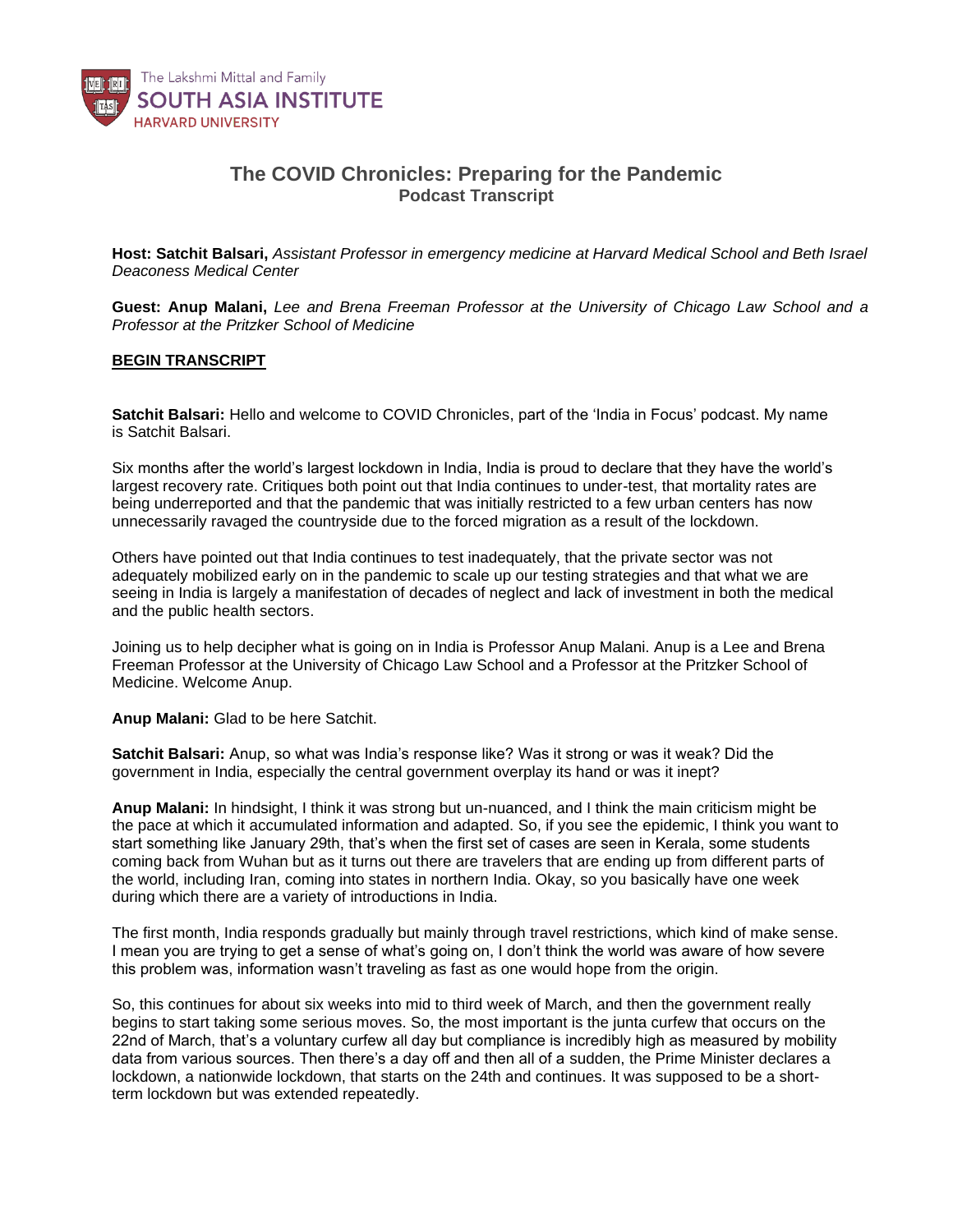Now, what's interesting about this is if you trace confirmed cases and then you look at the actual severity of the lockdown as measured by mobility patterns; you see a massive gap. And if you think if you are woefully under-testing in India during this period, which I think is a fair concern, it's true in every country at this point, the reduction mobility is tremendous. It's more severe than the United States, it's remarkable. And so what you see is the country taking an effort to basically stop this pandemic, but at incredibly high economic costs. So, we see daily labors' wages fall roughly 90% during this period from say January. And it takes some time I think before you get confirmed cases up to a level where you think 'wow, was that lockdown required?'. But I want to say two things, the first thing is, when we look at the economic data, as it turns out even before the government responds harshly individuals start curbing their economic activity.

So, even in February, where you just see relatively mild travel restrictions, you see economic activity decline meaningfully, including wages and consumption declining meaningfully. People are taking this seriously, more so than say the press might let on or regulation might let on. Of course, it is much more severe once the government declare its junta curfew and then the proper lockdown, and you see this massive reduction. Now, at the beginning, if you look in hindsight, it seems like 'it is too much, why would you shut down this much of the economy for such a small threat?' and I think the problem here is that in hindsight, we know that it doesn't get severe until a little bit later, but at the time, it actually made sense. It made sense all around the world. The main, I think the most reasonable justification for these lockdown measures was, 'Let's shut down, it looks like it could be a major threat. Let's take a few weeks, a month or two months to assess the risk and prepare our hospitals, prepare medical facilities, prepare our distribution systems for whatever may be - care, preparedness etc, and then slowly release.

Now, India does slowly release. So, if you move forward, so you go through basically April and then you get to the beginning of May. On May 4<sup>th</sup>, India begins to release and it basically adopts a decentralized approach where it says districts that are more severe, we are going to rank them as, color them red, and districts that are in middle orange, and districts at the bottom green, largely rural district, and then we are going to have different levels of restriction process. That makes a lot of sense during this period but I think the main criticism you can make is that we weren't prepared, we did change the degree of the lockdown but it's not clear that we amped up the hospitals we needed to, that we had the proper medical facilities. We didn't do a great job.

In addition, there was a lot of heterogeneity, differences across states. States like Kerala, well ahead of the curve, other states and I don't mean to name names, but there are a number of states, often in the north, but not only in the north that were behind. I think there's roughly a correlation, with a few exceptions like Bihar, there's a correlation between how well performing generally a state is outside of Covid and how well performing it was during Covid, particularly on the health frontier. And so you saw that, so when you get to May, a lot of places are unprepared, some places are somewhat prepared, Kerala being the best probably, and we start gradually relapsing. And then in May you see this critical political shift, the central government was running things up say till mid-May and then when you had that second modification in May of the lockdown, we've already become decentralized in the sense that you have different rules in different places, you start beginning to hand over the decision making about whether you are a red-zone, a green-zone, or an intermediate orange-zone, to the states.

So, it's really critical at that point that the state bureaucracy is ready to handle this decision-making and that's the change you see. What's really amazing though is that economic lockdown really sticks for sometimes longer as measure of mobility. Things are creeping back up but economically we are still way behind and I think the data that are slowly coming out tell us that the Indian economy took a massive, massive hit and if you combine that with the serological data, some of which we've done in Mumbai and Karnataka, suggest that it's not clear we really stopped the spread and so I think a natural question that people are going to have is 'was it well-handled in hindsight?' Now ex-ante is a much-harder question, if you are in the driver's seat it's much more difficult but ex-ante we have high rates of spread and we have massive economic cost. The only solace is that the death rate was low.

If India's death rate were the US death rate, I think we would be much more traumatized, we would have suffered both economic harm as well as health harm. But fortunately we avoided the health harm fortuitously but we are still suffering economic harm, and what's really heartening to see is that a realization that's spreading and we are understanding that the key thing right now is how do we get India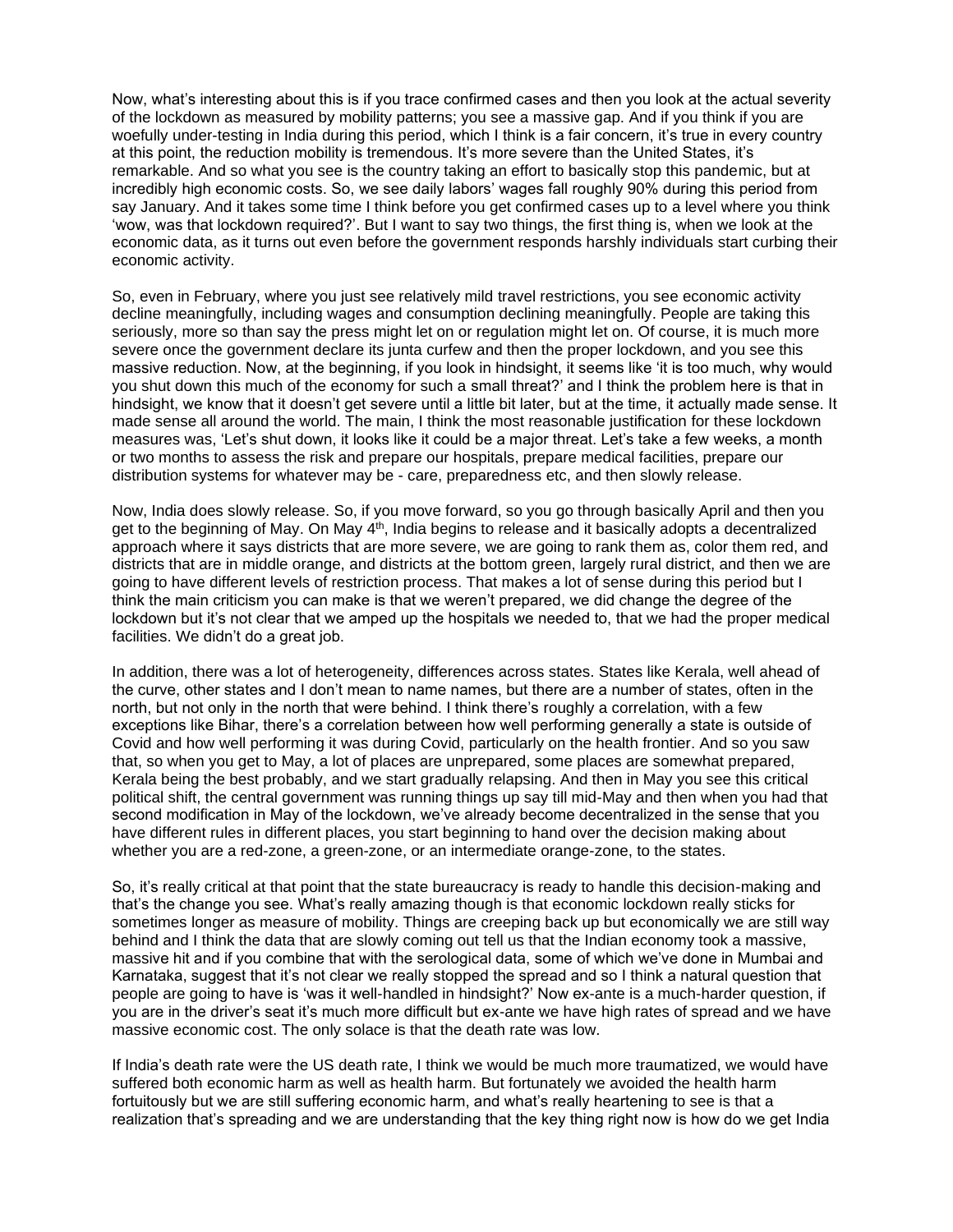back into growth mode. And the reason why that's important I think is two-fold. First is the economic cost of the lockdown disproportionately, vastly disproportionately affecting the poor.

**Satchit Balsari:** So Anup, you know, we've all seen pictures and videos of these migrant workers making the perilous journey back to rural India. What did the data show, how were folks affected?

**Anup Malani:** It's unbelievable if you compare, for example salaried workers, who saw maybe a 30% drop in income, and especially white collar versus labors, who saw a 90% drop in income and they were least able to handle it because they don't have a store of savings or the ability to borrow. So, that's the first reason, hugely economically disproportionate and the second thing as you know, you've been thinking about also is that India is at this critical period where it's still got a young population, mean age of 29, that's going to change, it's going to become like China with aging population. We have one, two, three decades really to kind of to catch up growth effectively and losing it right in the middle of that demographic boom, *boon*, I should say, is very costly.

**Satchit Balsari:** So Anup, you have summarized a fairly vigorous centralized response in the first couple of months of the lockdown and then you allude to this transition to a decentralized response. Critiques have said that maybe a cop-out, the government was aggressive, it found that its interventions had not necessarily worked as it had hoped to and basically back-pedaled and left the states to fend for themselves. The counter to that, of course is, as you correctly pointed out that in hindsight of course the lockdown seems to have been excessive but in February and March when you were facing the potential 1/6th of the humanity faced with a pandemic that we did not know much about, that it was important to be aggressive because you would, had they not done that, I can see many of us in the public health community also criticize the government for not being assertive, for not taking an action.

Now, what you point out is that the point of doing the lockdown is not just quell transmission but it's to buy time to prepare. Is it realistic to even expect the government of India to prepare? Can they compensate for seven decades of neglect in both the medical and the public health circles? What could you do? As a physician, I look at what preparedness means and we do not see how we will produce overnight or in a span of two months the physicians that you need to staff the ICUs, the public health capacity you need to do the testing or even improve the quality of the medical care that exists in India. Is it reasonable to say that India should have prepared in those two months?

**Anup Malani:** I think that there's two sides to the preparedness, on the one hand it's getting information, and on the second is doing something about that information. I think your question and your skepticism about what India could have done is appropriate for the medical side. Meaning, we were still learning about what the proper medical treatment protocol was, so you remember the discussion about ventilators and how to use those ventilators and the like. We were still learning about and still don't know enough about the extent to which centralizing care actually spreads the epidemic as opposed to curbing it, that is to say how much we should be doing this at PHCs rather than district hospitals and the like.

So, those are the things we need to learn about and I don't think we can expect a lot of the Indian government, I think the main, on the treatment side what would have been nice is to acknowledge that three quarters of care in India is done by the private sector and yet most of our response was on the one quarter public sector component and to expect it to treat it all of India is tough without knowing the scope of the epidemic, the distribution of the epidemic was and also having good grasp of the labor force that can participate, help labor force.

So, I think I would have liked to have seen the government call in the main hospital chains or at least some components of the private sector and say, 'look how can we tackle this problem together? What sort of mobilization can we do and what could it cost?' And in some sense for a country that can't do a lot of social protection because it doesn't have a lot of cash on hand, if I had to spend the cash, I would have spent the cash on getting that part right because that's how you keep the death rate down, especially when you don't know what's causing the death. And remember at this time, this is when we are hearing about Italy right and Italy's incredibly high rates and New York and New York's incredibly high rates, and you're thinking places that are more advanced were getting higher death rates, that's where you would want to focus. Okay, so that's the treatment component but there's, and I'll give the government a little bit of slack there, it was tough, I think that that's hard to criticize, but on the testing side I have a lot less sympathy.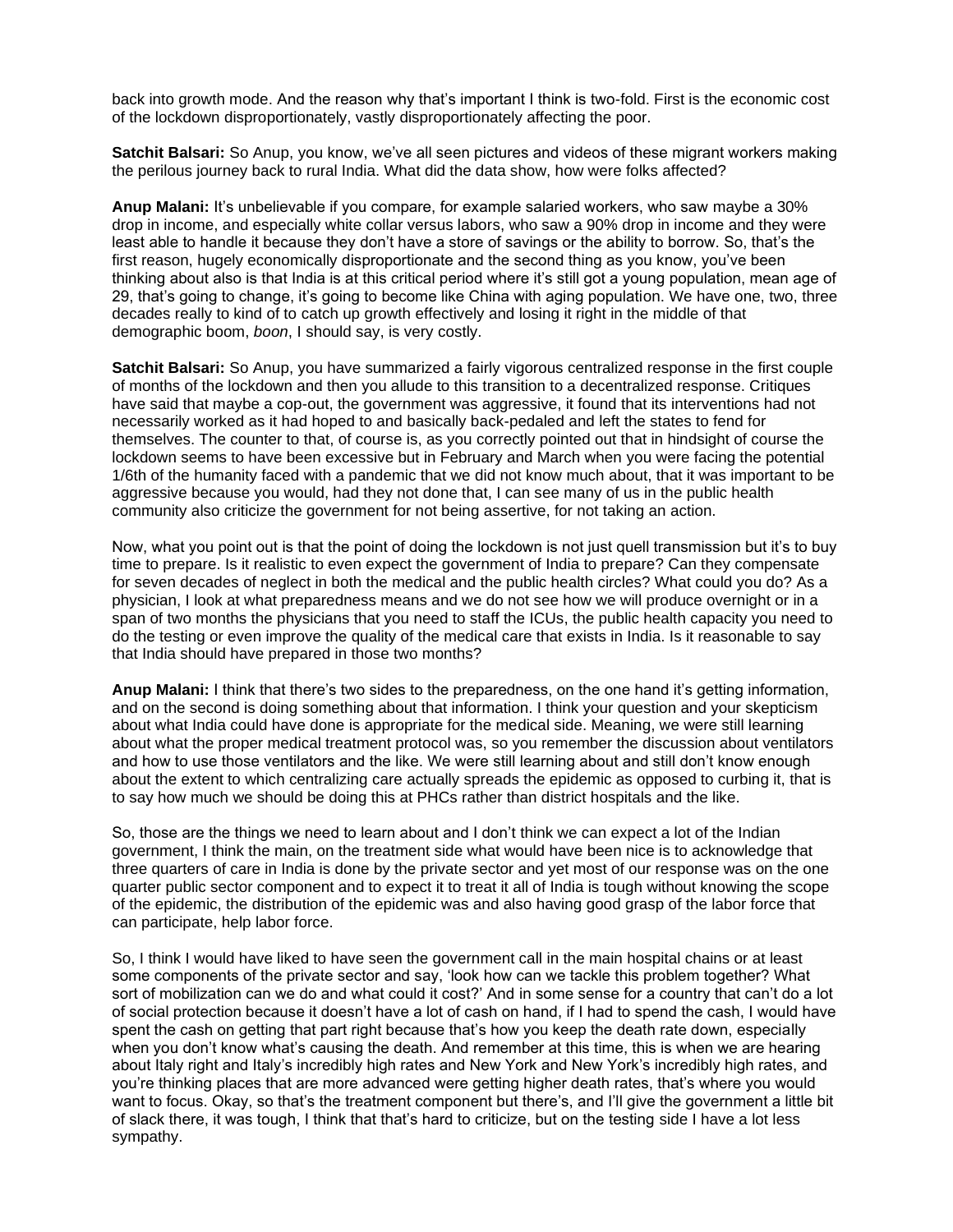First is, you have a lot of incredible labs in India, you and I know about the number of people that run these labs, we know that they're capable of scaling, they have been capable of scaling. Even to this day, they do a better job in some respects than United States, in India if you want to do an RT-PCR, you can get it done in 48 hours with the results; in US, in Chicago, you can't get it for six days.

So, it's possible for India to do that, they could have tested, they just didn't. And the reason they didn't, I think I'm going to be partly administrative, partly it's regulatory. So, let's focus on regulatory, India for a good number of weeks hadn't placed tariffs on testing products and inputs at a time when you needed to massively scale testing, and the explanation given was 'well we want to encourage domestic testing.' But we didn't have the testing capacity, we needed to import these reagents in the specific tests. At least until we have a domestic test producer, we should be able to import those tests and let labs do that. The second is, the government was very slow to certify labs. At this point, I would have gone ahead and tried to certify as many labs that are close as possible because some testing is better than no testing at all regardless whether you track and trace, just to know how the epidemic is spreading. And that's another thing we could have done. The third thing is I'm not sure whether we had great data management systems. I've worked with a number of states, I've seen the process of reporting to the center and I'm not entirely confident that the data going in was clean, well-organized, actionable. I'm not sure it is complete to this day; I think characteristic of this is the fact that there were tests done at the center and the results weren't shared with the population.

Those things put together make us think we just fell short on testing and there we have no excuse; this is not a hard problem to solve. We may not have had perfectly sensitive tests but again, some data is better than no data and we'd have statistical techniques to correct for this, at least with the population level. And let me leave you with one thought which tells me that we're still highly inadequate; what we need now as we prepare for the next phase, which is not just releasing lockdown but setting up for vaccine distribution, we need to know population-level data, what fraction of the population in each area, district, sub-district, even world level and cities actually have higher and lower problems because that helps determine vaccination parities. And we do very little population-level testing, we're still doing this contact trace, hospitals, travelers, there is more and more representative testing but we really need to see how that's done and make that data available, not just to everybody in the state that's acting as administrators but the population so that they can begin to determine when it's safe to return to work, what vaccination parties ought to be.

So, I think we could do a lot more on testing. One last point, I don't think testing is the solution, meaning, I don't think if you test you're done. I think what we really care about is doing test intelligently given what we want to do with that testing, whether it's treatment, suppression, vaccination. India is not alone in not linking the testing to that and that's doing kind of an unguided policy where the only goal is to increase testing for millions. Testing for millions is not the end, its intelligent testing that'll get us to the end but we're still falling short.

**Satchit Balsari:** Anup, you raised several important issues here, this challenge with not taking advantage of the lockdown to prepare adequately, some of which as we both agree, it was just impossible to do in India, especially on the clinical side though one may argue that centralization of the response and the focus on tertiary care continued for longer than it should have while it was becoming apparent that not all communities were going to face what Italy and Spain were by May and June. The focus continued to and does in many pockets in India remain on partially on tertiary care but you also then raised this issue of not collecting and applying data adequately and finally, this point about testing not being a solution, that testing also being a critical component of this link of interventions. Testing to quarantine, testing to isolate, testing to determine whether to contain or not, testing to figure out vaccine priorities, and what I hear you say through all of this is that it seems like the right kind of expertise wasn't at the table, there are consistently measures done that seem to be knee-jerk in response to what the world was doing, what seemed to be the politically expedient thing to do, maybe even with the right intentions but there were scientists in India that could have made the response more nuanced as one of your opening sentences, that it was strong but not nuanced. And there are several that have pointed out that the expertise for that nuance for bringing to bear the latest evidence in science existed in India and in addition, within the Indian expat community that had access to some of this cutting edge knowledge more rapidly than the government in India, only by proximity to the institutions that were driving the scientific discoveries elsewhere in the world.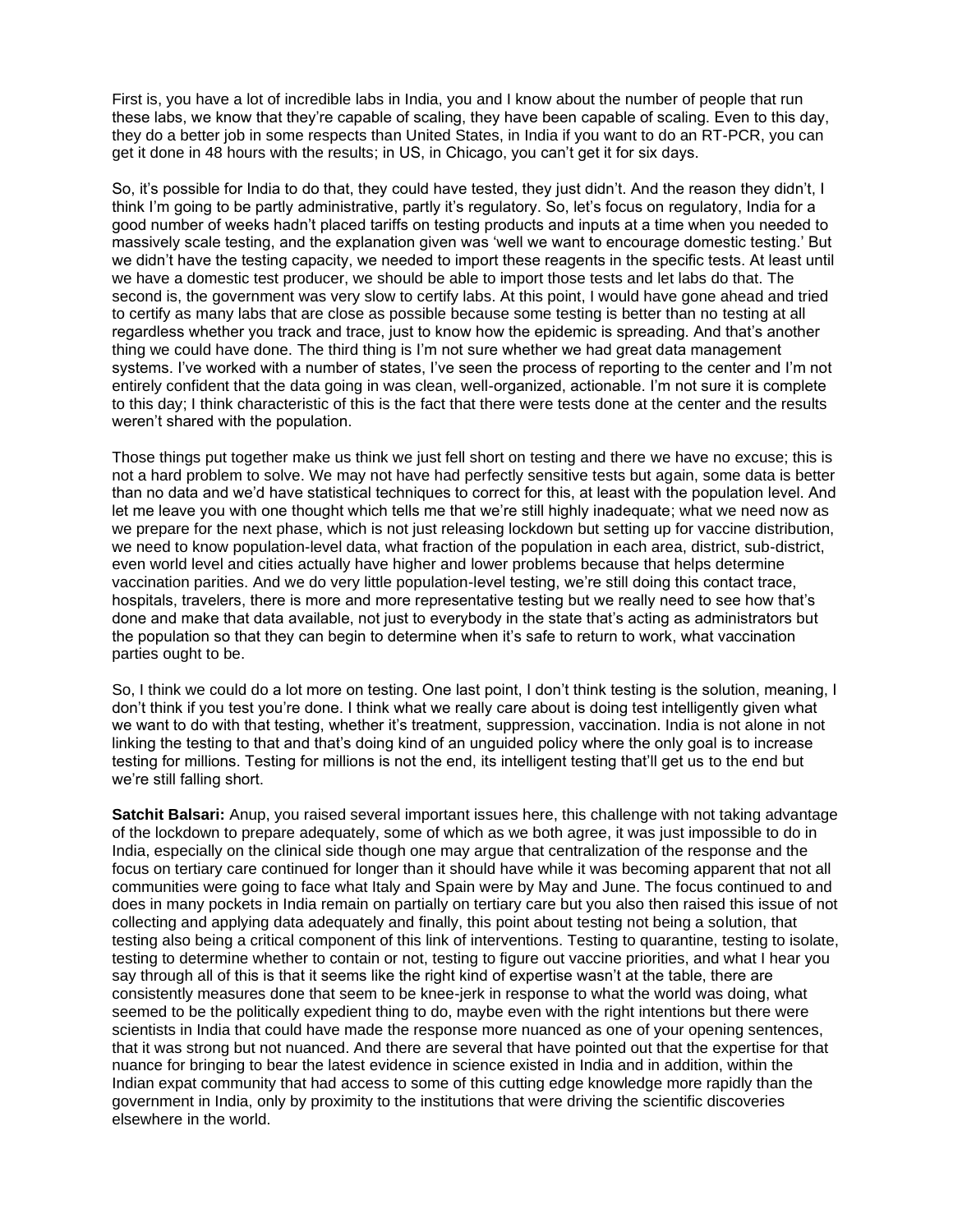And these scientists, both within the country and outside who wanted to engage and influence the decision-making in India seemed to have encountered multiple barriers. Why do you think that is the case?

**Anup Malani:** Yeah, I think you raised a very important issue. Let me just add one more fact to your list, which is just a casual screening of the discussion of Covid around the world, especially in the United States. If you look at the people who are thought leaders and if you look at their background, you will find a high percentage of them are from South Asia, also from India. And you'd think 'wow we've got a number of people doing critical research, whether it's on the medical side, trying to figure out how to treat and vaccination, or whether you're talking about people working through suppression policy or thinking about epidemiology. There's no shortage of Indians, now not all of them are prepared to just go and help the Indian government but I'm going to guess a very high number are, and to me I think one of the losses is that we aren't able or we are not willing to lean on that group. We do to some extent, obviously you and I are both sitting here in the United States but we are involved in the response in India in a meaningful way, but there's plenty of us here that I think more would be willing to be involved if they were accessed.

So, I think that's one thing that's too bad. India is very fortunate compared to many other countries to have its expats be so prepared for this but yet not relied on as much as they could. So, I think that's an issue but let me, this goes back to an old issue in India. India has two things that I think it has inherited as part of its political culture, one is distrust of a private sector and we talked about some of the problems that created and the other thing was kind of a nationalism that says, 'we can do this and we don't need foreign intervention, foreign help, we can come up with India's solutions.' And unfortunately, it is the case that our expats are also counted as foreign in many cases, and so we are losing out on a lot of resources. Now, by the way, when it's convenient we do like to bring back the capital like the expats have but I think when it comes to expertise, we are not as open. India is not as open as I think would have been helpful in this regard, so those two things, those cultural things, the anti-private sector and anti-foreign. And I understand the history that leads to that, I just think that we need to adapt with the times, I think those were two big issues that stopped us from doing a better job and getting expertise.

**Satchit Balsari:** Anup, you've studied systems around the world, what is it about governance in India correctly that while you write about hesitation to engage with "outside experts," the government did at its decision-making across state governments and central government have US-based consulting companies with huge operations in India informing critical public health decision making for these governments without the right expertise embedded within their teams. And so there is a little bit of discordance there where the articulated nationalism, the inability or the unwillingness to share information around data transparently with either the population or with scientific colleagues outside is countered by what seems like this bizarre presence of consulting companies in decision rooms, in governments around the world, this is not an India-specific problem, we've seen that in the United States. How best can scientists find a seat at the table?

**Anup Malani:** Yeah, so I learned two things on, let me first talk about consulting firms in a minute, I'll answer that last question about how scientists can get a seat at the table. I learned two things that I think are very important, both as an observer and a participant in Covid response in India. The first is I think I know why consultants have a seat at the table and this to the most kind of benign explanation but I think is also true is that when there isn't a crisis, we are often not involved in the day-to-day running of the government whereas consulting firms are putting themselves out there and engaging even when it's a boring campaign or boring project, they are there doing the work and they're building a relationship. So that investment of relationship during peacetime really means that when you are in wartime, i.e. Covid hits, if the government is trying to figure out who to trust to actually do the work, you can see that it might trust the consulting firm that it has been working with for the last five years than some scientist that just comes along and says, 'I know exactly what to do.'

So, that's one, the second is, unfortunately, consulting firms are in the business of selling services, they are not in the business of saying, 'Hey, I actually don't know the answer.' They have a strongly ingrained culture that says, 'I can always answer,' that's what sells and when the pandemic hit and they didn't have the expertise and the honest to good truth is very few of us did, they didn't admit that they didn't. They didn't have a lot of epidemiologists on staff, they didn't have people that had worked with infectious diseases on staff and yet they kept on saying they could do it. They put the same old consultants that were thinking about where to locate hospitals in order to maximize revenue, they're thinking about where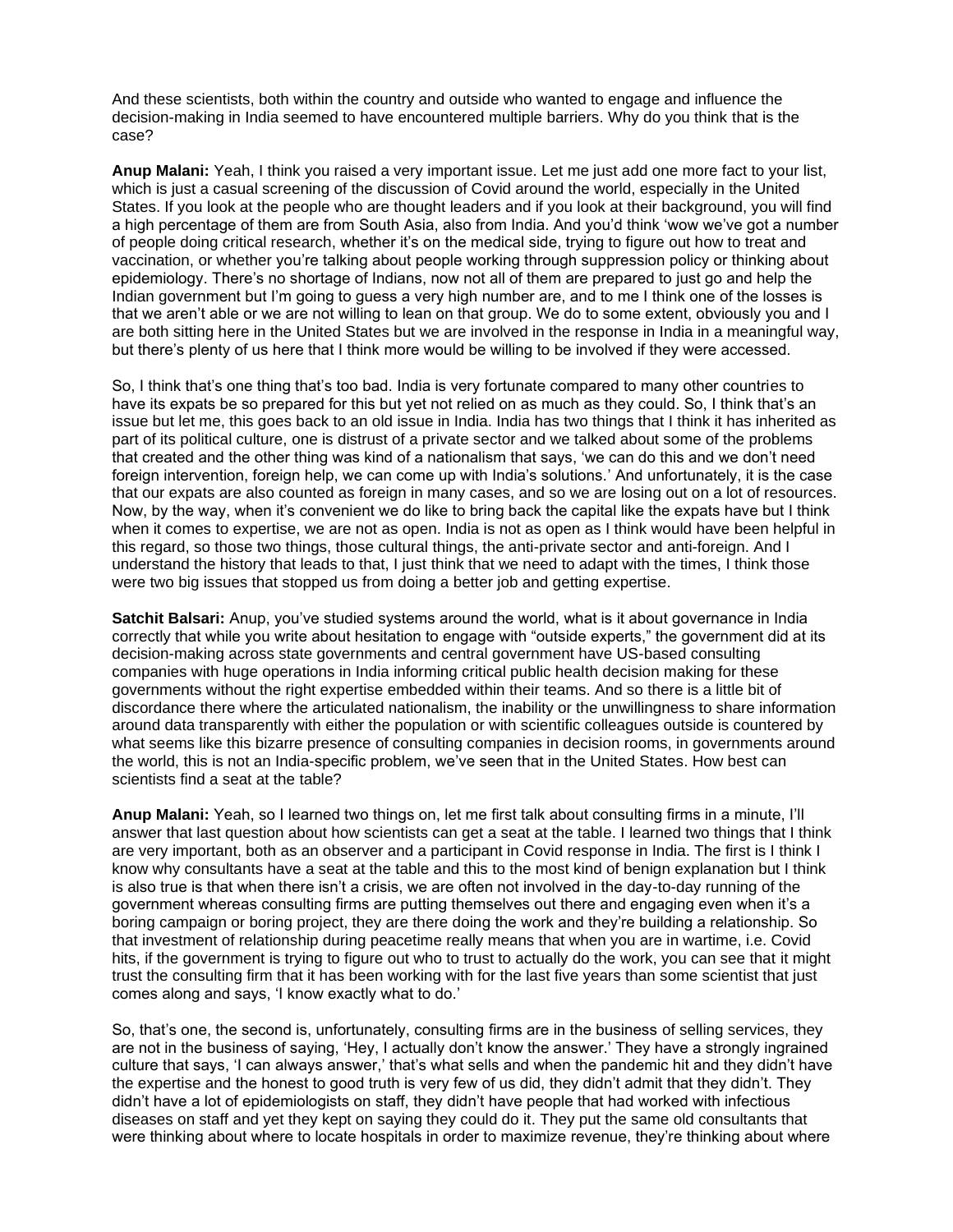to put hospitals for Covid response, and that's not the same question. And I think that their inability to say no was an issue and even worse, their inability to go out and get the expertise. They could've, a simple solution could've been go out and identify the scientists that are best able, think of like classic Hollywood movies where the government goes and gets the top-notch scientists, right? Well, the consulting firms could have done that too, it's not hard. You can go to the university web pages and figure out who has written, go to Google Scholar, but they didn't do that. And I think one of the reasons they didn't do that is because they are in this world where they are worried about IP and academia and scientists are not as worried about IP as these individuals are and they're also worried about payment. They want to make sure they get paid but they are not necessarily interested in paying the scientists. Little do they know that a lot of scientists couldn't worry about getting paid, this was the first time their research being practically important and they were I think willing to sacrifice sleep and money to help out and I don't think consulting firms did their part. I'm hoping that next time that'll change but I think that's an issue.

So, then the question you asked is, how do scientists get a table and before I answer that question, I just want to point out that we have our own problems as scientists. There are a lot of us, we don't all agree and sometimes we speak out of our own area of expertise, sometimes we expand our expertise to stop other people from having good points, from making their points. We usually have a solution to this, it's called the workshop culture in academia where you and I from different departments will debate and maybe I'll make some good points, maybe I'll make some bad points, you'll point them out to me but we'll limit conclusions based upon that dialogue. Unfortunately, when we went into the public health sphere, we didn't take our workshop culture with us, so you had some scientists claiming that they knew the answers, another scientist saying the opposite claiming that they had the answer. The governments, even the ones that were open to talking to experts would have experts advising two different things and they didn't know, and they didn't have the expertise to know which expert was right. That's a fundamental issue and we need to overcome that, we as scientists need to overcome that problem before we can expect the government to go and talk to us.

**Satchit Balsari:** Anup, that's, thank you for raising that because at this moment in the United States, you have the White House embracing the Barrington Declaration, which to remind our South Asian listeners is a position that these lockdowns and containment strategies were the wrong measures and these sort of draconian quarantine measures are not the way to address this pandemic. Three scientists in particular have come forward along with the support of others to say that maybe the route that Sweden went but modified with a particular focus on protecting the vulnerable. So, what Kerala had said was reverse quarantine, let's figure out where the elderly are, let's keep them safe and maybe let the others inadvertently catch the infection so that you build herd immunity, which is the exact opposite of what several other scientists, a majority of the scientific community are saying currently that that is not the right approach and that it is not necessarily feasible. There are nuances to protecting the vulnerable that are operationally hard when you start thinking about the rest of the world and joined families and multigenerational families, it's not really practical to implement that.

The diversity of opinions of the scientific community has is healthy but the governments that needs the capacity to sift through the information that is being presented to them. Both you and I have had an opportunity to train in and work in two very different academic environments, both in India and U.S, and through my lens of medical training in India, I am deeply concerned that the quality of training has continued to deteriorate, we do not have the capacity necessary to rise to these kinds of challenges. In particular, when you talk about how the data were mishandled in addition to the nationalism around the data, the idea that the data should be concealed, there is some kind of a patronizing attitude as well about the data, where the data was collected by. Actually, let me bring that up separately because that's a totally different point.

You allude to challenges with data collection and application in my concern is that there's not just the right kind of training available in the medical and public health community in India to process these data. If you think about where the models were coming out of, in India they were not coming out of medical college campuses, but they were coming out of the IITs and our computer science schools, all excellent experts in modeling but none of them infectious disease epidemiologists and this problem won't get fixed unless there are serious investments to the scale and the expertise we need in medicine and public health. How do you envision this at this moment in India, with the current government and their willingness to engage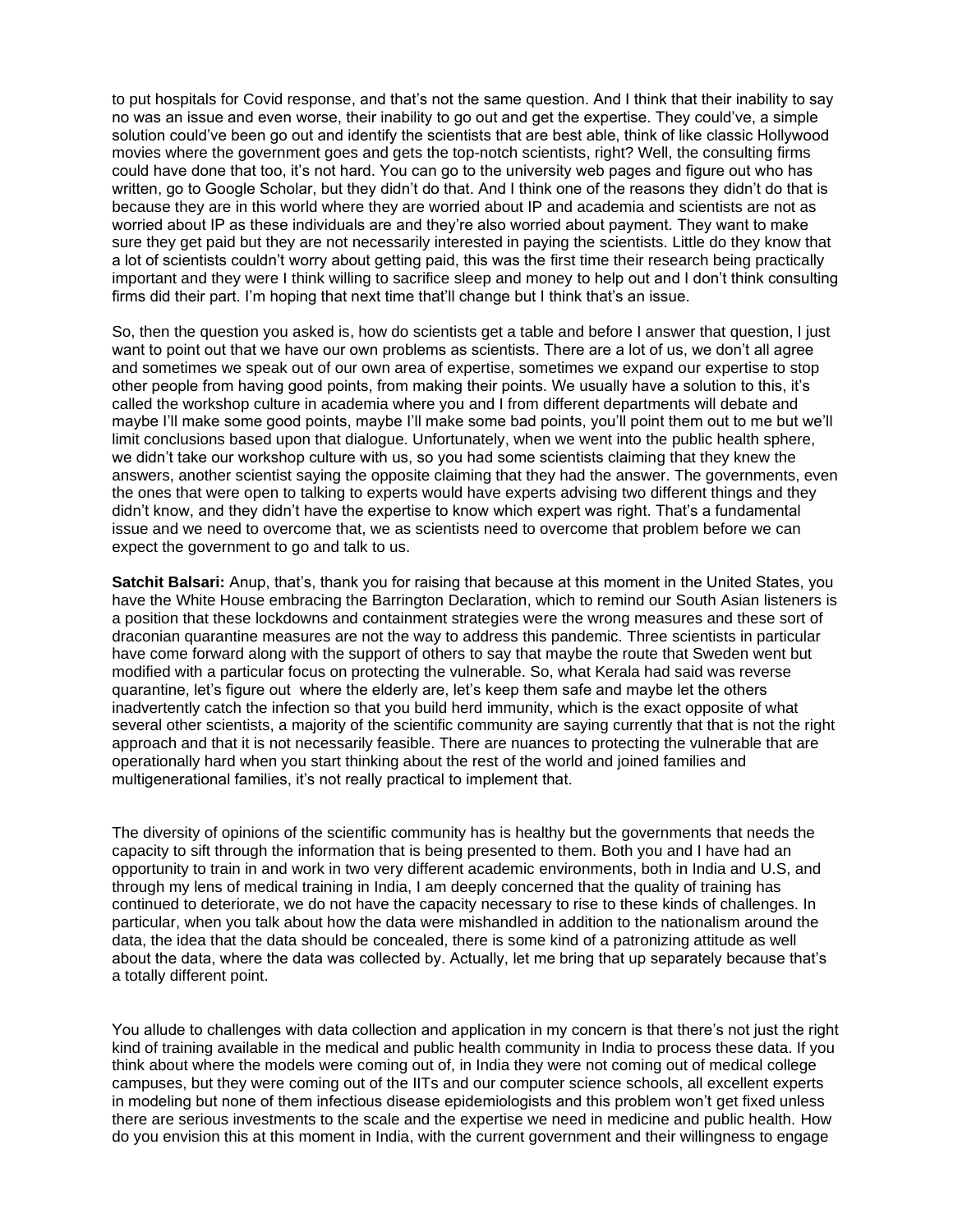with the private sector. which they failed to do during this pandemic response, what are the practical regulatory changes you would like to see that would provide the expertise India needs to face these kinds of challenges?

**Anup Malani:** Before I answer that question I want to quibble with one thing, we have a temptation to view the central government as one entity, the central Indian government as one entity. And anybody that's dealt with the central government in the last six months knows that there isn't just one entity. There are a lot of components, Ministry of Health, NITI Aayog, ICMR, the PMO. Just a lot of different groups and they are not always rowing in the same direction and so the challenges the PMO faces is to how to get everybody row in the same direction. And to be clear, this is the exact same problem in the US, whether you think about the head of the government should be Congress or whether it should be the President, let's just stick with the President for a second. You know, whatever you think of the president's policies, one of the challenges that an executive had and it was an executive that would had a problem even if you look at the previous president, is how you keep the FDA, the CDC and all the different parts, the CMS, all rowing in the same direction. And it's difficult because each of those people think that they have expertise, each of them want to have control, you know you're selecting for people that are 'we are leaders we can do this' and sometimes they have even more base concerns about making sure that they get credit. So, I think that it made it really complicated, one of the things we saw was sometimes one part of the government would say, 'look, how do we address the other part of the government and get them to be more cooperative or do more of this and less of that.' I think that means it's very hard to just say that the central government didn't do enough.

Okay, that was a long quibble but hopefully it made clear that the central government is not a monolith, they have their own issues and I think that's an entire discussion in itself. But I think you're right, I mean what was really interesting about this was and by the way this was not unique to India but more so in India, if you looked for quantitative modelers, like the people who could have checked to see if the imperial college model was appropriate for India, applied to India for appropriate etc. There's just not a lot of Indian epidemiological modelers out there in the world. They do exist in the Europe and the United States, they weren't always brought in, I think there's one or two examples that were brought in, but they weren't all brought in. Even in the US, there are not a lot of modelers to go around and so you do see, for example, my home state of Illinois, it was a pair of physicist I think at the University of Illinois that came in and did predominant modeling for Illinois. Now, there are and good friends of mine could have done the work, there's a separate question of why the government relied on physicists when they could have dealt with epidemiologists but there is a shortage even in the United States, it's just much more severe in India.

To correct that going forward is easier than to fix the problem in hindsight. We didn't know that there was going to be a massive pandemic and so India was caught unawares. If you look at East Asian governments, they had SARS, even in India the most successful government was Kerala who had NIPA. So, they had some prior experience and they knew they should they be prepared. I think there is a chance we will be prepared for Covid 2.0, hopefully it never comes, but I think we will be more prepared and part of it is going to be those physicists are really helpful actually, they have really good modeling skills because they need to just work with biologists, microbiologist, epidemiologists to see what aspects of those models are good and what aspects were bad and one of the things I worry about is the people that came in to do, they just kind a picked up modeling really quickly at the last second, they don't understand that the epidemiologists have been working on this for decades realize there are things that models are good for and there are things that the models aren't good for, and so the physicists are more likely to take the models seriously, whereas the epidemiologists understand there are caveats.

Now that may not be the impression that you get given what came out of the Imperial College, the kind of the UK modelers, they seem to say models solve everything. I think that's an incorrect view, they are insightful but of limited use in terms of forecasting past a short amount of time, unfortunately a few small epidemiologists took it really far and that might have given physicists a sense that we could also go with nuts with modeling, but I think the proper answer is it's useful but it should be cabined by the data. When the data tells your model is wrong you have to alter the model first and not just stick with it.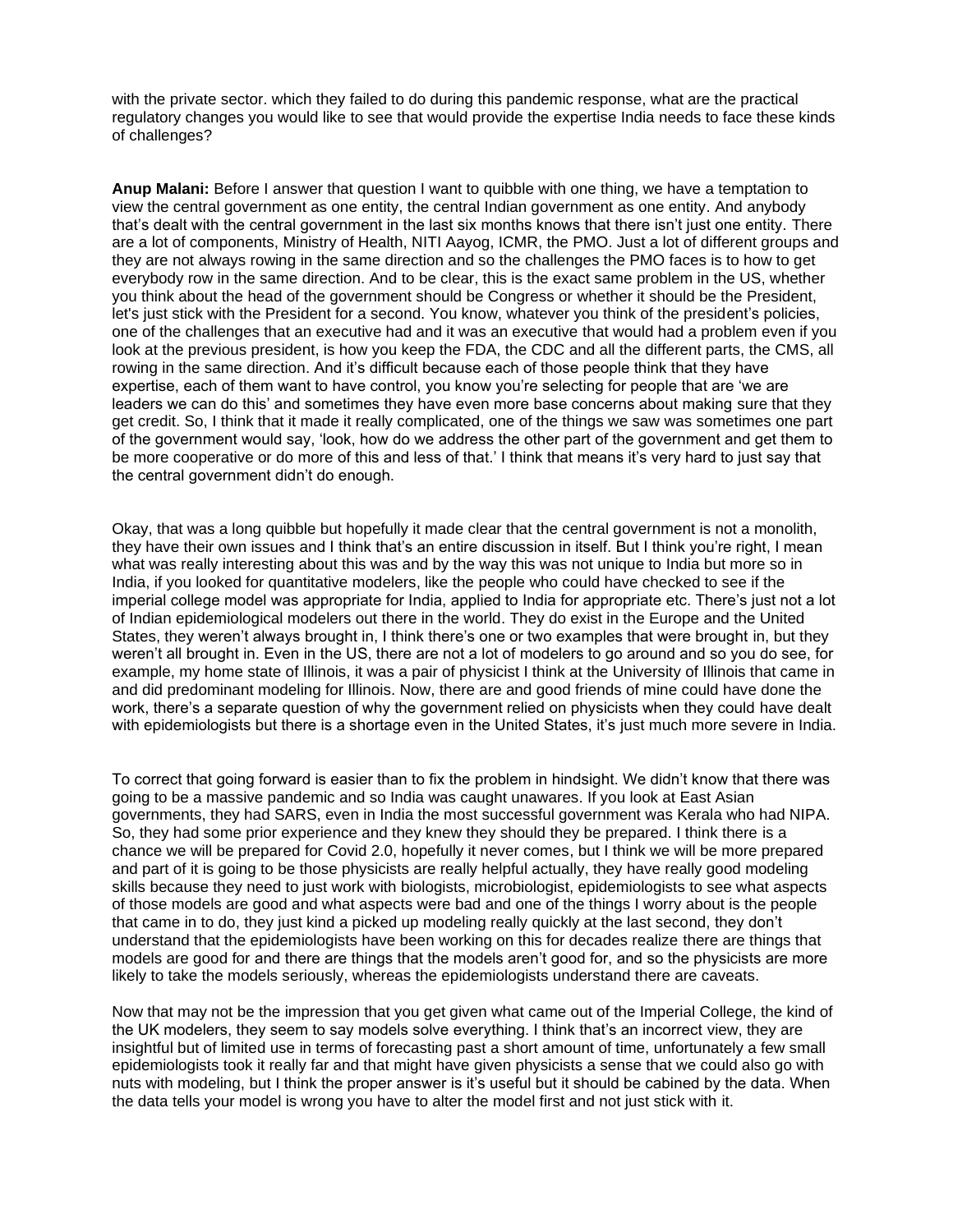**Satchit Balsari:** You know in disaster medicine, Anup, the challenge always is that you cannot, it is hardest to prove when you are very efficient, right. So if you are investing in disaster preparedness, in mitigation, and in response, it is hard to prove the counterfactual, you'll either aver disasters or you will not have the sort of morbidity, mortality, suffering that you would have had were you not prepared and so it is very hard once the disaster is passed to convince governments, societies, communities to invest in these disasters. Memory is short, and people forget, we've seen this with floods, hurricanes, and earthquakes. Around the world, there is a lot of attention focused on disasters and the immediate aftermath of events, but for rare events it is extremely hard to continue to engage either societal or government interests in these kinds of investments. It is even harder in societies where the socioeconomic buy is not very generous and you have to prioritize resource allocation: Do you invest in infectious disease epidemiologists in India or do you invest in figuring out how to solve the hunger crisis we expect in 2021. And others may argue that these are our false choices. In your experience, how best do you incentivize institutions to prepare for these long-term uncertainties? Is it the government that will step up to do this, should it be the private sector, how do you fix this problem to prepare for the future when there are so many pressing emergencies that are staring at us in the face of India?

**Anup Malani:** That's a great, and arguably the question of the hour once you look past the current crisis. So, I will say that there is, I am going to give a glib answer. The way to get a government to best prepare is for the government to experience the crisis unprepared, then they'll change. I think that the example I gave before was SARS in East Asia, actually before SARS in East Asia is the Asian flu crisis that occurred with regularity since 1997. I think it really made these East Asian governments much prepared because they saw it over and over again. Now, the next best thing is not to experience it yourself but to see somebody else experience it unprepared and then learn, 'hey if we don't prepare, we could end up like this other government that did it poorly.' In some ways, Covid was helpful in that regard because some governments were more prepared, some were less prepared and you saw a difference in outcomes, so that's going to be a good signal.

But I think that there are some crisis that especially are far off that are really difficult, I think the elephant in the room is climate change and the problem with climate change is it's not here, I mean it's here but it's not here in the sense of sea levels have just risen three feet in level and as a result it's very hard to get people get motivated. And it's not like governments are just sitting around doing nothing with the money, they have concerns, there is global poverty and that's gonna be worse and they'll have to deal with that. Other than climate change, there's also by the way pandemics and things like that, level-one military threats and security threats. I think the fundamental problem that governments face is the following: There are hundred different threats, fifty different threats and you only have the money and resources to deal with ten and you have to choose which ten. And everybody, there's every crisis we've ever had there's always somebody that says I warned about this, right? And the problem is that's true about every crisis, somebody is warning about every crisis the world could possibly face and the government doesn't know which is the more serious. And I think what it ends up doing, not always intentionally, sometimes because of just inability to act is that they wait until the crisis occurs, well that's what we should pay attention to.

So, let me give you a great example, even though it turned out disastrous, take the United States and 9/11. People have been worrying about terrorism in the United States for some time, in the 1990s, we even had an event in 1994, people didn't take it very seriously; then 9/11 happened and look the entire government began to take it seriously. The way you did air travel changed, you started two wars in the United States, we made a big difference, arguably that's highly ineffective or maybe even counterproductive but the thing is we didn't act before and then we overspent later, this is a very common thing.

By the way 2008, financial crisis, global crisis but particularly in the United States, we set up a bunch of rules about systemic risks, we didn't do it before, it's not like people weren't warned before, even Raghuram Rajan was warning about it before we waited till after. And we are going to do the same thing with Covid. So, I think that we will be better prepared for Covid 2.0. I will tell you the thing that I am most thankful for, this is going to seem really weird, is that Covid wasn't worse. What I mean by that is the following: Covid is bad, it's worse than flu, even if you don't buy it on the death rate, you should buy it on the fraction of the population that are infected. The right comparison for Covid isn't the seasonal flu, it's the 1968 first introduction of H3N2, it's the first introduction of a global flu that's really comparison. And then, you can see even then Covid's pretty bad in terms of total death rates, total death around the world,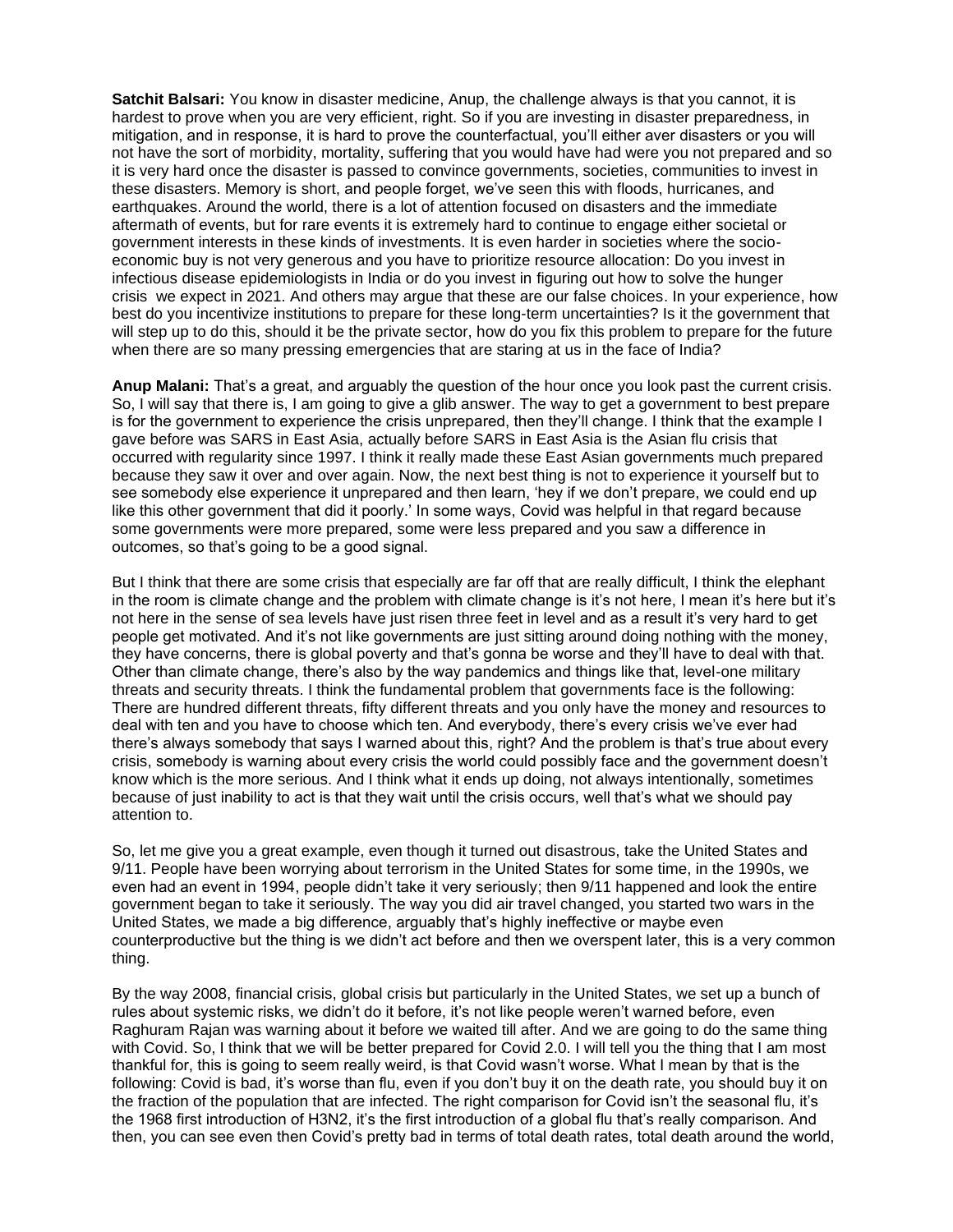but the thing is it could have been much worse and what I am hopeful for is that we've learned from Covid 1.0 and then when the more severe Covid comes along, and god forbid it does, we will actually be in a position to do something, including all the things that I think you've mentioned, which is taking the advantage of scientists and leverage their expertise, resolve our own conflicts first, but leverage their expertise and then second, figure out how we are going to leverage the private sector and get the private sector to be appropriately modest but helpful.

**Satchit Balsari:** Thank you. Before you said the last sentence, I was wondering where you were going with it and was wondering if an economist from the University of Chicago was calling for more regulation and stronger government. Anup, I wanted to go back to the question about data because as scientists, that is something that we prize dearly, it is the foundation of the evidence we generate. Access to data has been a struggle in India for a variety of reasons, it is not only the lack of capacity to generate good quality data, especially clinical and public health data largely because our digital health ecosystem is nascent but also because all health care workers are overburdened, whether they are community health workers, the ASHA workers, the Aanganwadi workers, or your general practitioners who are seeing hundreds of patients a day and out patients clinics in the public hospital.

We just don't generate the right kind of data and of the data that we do generate, there are large volumes, the digitization, the collation, the transmission of these data are slow, they are challenging and when they are collated, of course, the analytic capacity as we discussed earlier also doesn't exist. At a time when transparency in data - having information about local infection rates may have been approved in strategy, especially given that the scientific community is aggressively moving towards transparency in data, accountability in data, peer-reviewed journals expect scientists to now not just publish the results but also share the data base in which these results are published.

It is now the standard in medical journals to do so. We are also faced with governments that are extremely worried about data being misused by foreign entities and not unreasonably, so if you look at the kinds of cyber interventions governments around the world are facing including the United States and the implications on its elections as well. So, therefore when our community of scientists, Indian expats are disappointed that they are unable to have an opportunity to leverage their expertise even in the midst of such crisis by not having easy access to these data in partnership with the local communities, it would be reasonable to say that, 'Well, we are ignoring the fact that the government is justifiably worried about data sharing across international boundaries.' In fact, in the private sector the world's largest data brokers have had to grapple with the GDPR regulations in Europe, just a year before the pandemic. Do you see the private sector being able to provide solutions to safer privacy preserving approaches to data sharing or do you see it as the problem?

**Anup Malani:** I really like your framework, so I am gonna answer within the framework. But the short answer is gonna be, I think the private sector can do a lot more. If you compare the United States and India, all the problems you see in India, you see in the United States as well but the degree is much less because of the role of the private sector and the co-operative nature or co-operative interactions between the private and the public sector in US when compared to India.

Let's use your structure, I love it. First is overburdened workers, who are the ones that gather the data, the second is a digital platform to handle the data, the third is sharing the data so there's transparency, you can get a lot of people involved, and the fourth is analytic capacity.

Now, India has a very large workforce which you are exactly right, ASHA workers and the like are overwhelmed but again that's when we focus on the government. There is a massive unemployment problem and there are tons of people we could train in the private sector and do data gathering. In fact, I have worked with organizations that do that, not just like the Morsels, the J-PALs, the Neilsens of the world that do surveys work on the private sector but also, non-profits like SEWA that are trying to get their workers, their members to become data gatherers as an occupation. I think if we leverage that as a private sector, we could do a lot more and in the United States we do leverage them a lot more, it's not just government workers that are doing data gathering, there are tons of, again Nielsen would be a great example but tons of different ways that we gather data both with labor and with electronic devices.

The second is a digital platform, here interestingly I think India is behind and ahead at the same time. In the United States, the real problem with digital health is that we don't have a common platform and we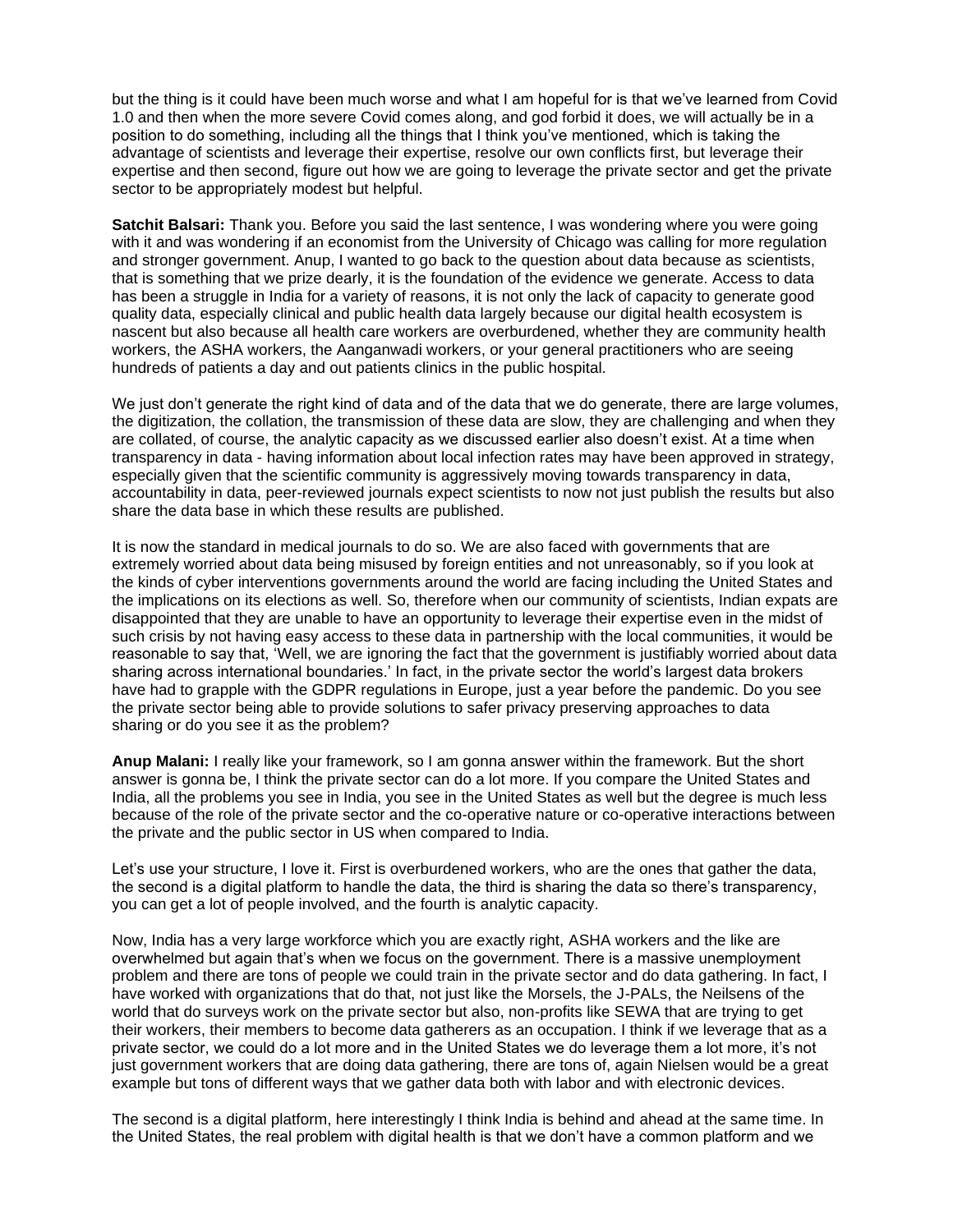have basically one maybe two large players, one I think really. And that player has a strong incentive because of its clients to make it, so it's hard to get data. We use inconsistent data platforms even though it's the same company, you and I both know what company we are talking about, we use inconsistent platforms against across health care providers, different hospitals to make it hard for patients to transfer data, for us to extract that that data and the like. Privacy is going to come in just a second, it can be helpful, but it can also be a hinderance to effect the public health and even private health, but we don't have that in India.

In India, we have no common platform, nor do we have big data players because EHRs, electronic health records, are so primitive that's going to change but here the Indian government should just learn from the US. It should set up a common data platform but not be super rigorous about it, it should make it enough so that people can transfer their records they can have, one hospital can use one provider of health records, another one can use another one and there's software competition. I think that would allow you to get the benefits of private competition without monopolization and friction we are seeing in the United States and India is slowly moving there I think that's gonna be really critical and if they do that but then allow the private sector to get involved, I think you'll have tremendous digital capacity in India.

So, that's second, I think I am very optimistic on that one, where I am very pessimistic is I think where you're pessimistic, which is on sharing. India has a terrible record about sharing data. It gathers tons of data as it turns out, tons and tons of data but it takes forever to share it. For example, the 2011 census data is still not fully out, it's shocking and we are going to do another census now. When we do public health response and we need to figure out what is the rate of prevalence of disease in the population, our best population estimates are from 2011 and there are mid-year estimates that the government does but it doesn't share that publicly. And so even basic rudimentary things are missing, and I think the reason why the Indian government doesn't do that is in part because of accountability. This is kind of the conundrum of democracy, the concern is 'I'm a bureaucrat, if I release this information, it shows something bad, I'll get blamed.' So, what's the answer? Don't reveal any information, don't share anything. If you don't share, where you only share your successes, you can't get punished politically. And so I think that's a real issue, in the United States, we don't have that as much, we understand that in the current climate there are some concerns about whether there is selective data sharing but we have such institutionalized sharing obligations and culture that it's very hard to hide things in the US relative to India, although even here we could get better.

And again, in the US, we are not as concerned about foreign, which is fine, I don't think that it's that big a threat, in India we are very concerned. But as I mentioned before, a lot of our human capital resides abroad in the form of expats, we can't use those people if we are going to be very skeptical of foreign. It might be that you stop the Chinese, the Americans, or whoever you are worried about but you also hobble yourself. The last is analytical capacity. I'm not sure the consulting firms have all the necessary analytical capacity but they have some, but India has a great human capital base, not just in its own universities but also abroad that you can dry in. So, again, we want the government to be more open to cooperation with the private sector, including the academic sector.

**Satchit Balsari:** Anup, I want to leave you with a question that is close to your heart and it's about capacity building. You are the co-founder of the International Innovation Corps (IIC), a social service program that sends teams of students from your university to work with government officials in India and Brazil. How do you take an enterprise like that at scale? How best can you affectively develop this capacity capacity within these countries? I mean it is great to have access to your expats, but brainpower has never been India's weakness, we have some of the world's best scientists and researchers in India, working from India who've never left. How do we best bring to them the latest tools and technologies, the methodologies that are available elsewhere to the scientific community in India?

**Anup Malani:** Yeah, and I want to be very clear, at no point did I mean to suggest that all the highly capable people leave India. You can make an argument for substantial brain-drain back in the 60s and 70s but I think it's very, very hard to make that argument now that the burst in capacity and the skills in India is remarkable, especially at the right tails. You and I, we've both have had the privilege to work with just incredibly smart individuals that are at Indian institutions. So, I didn't mean to say that but I do think that there's a fundamental problem. And I would say that's not just for the scientists that are in academia but also for people that do just as important stuff that doesn't involve math and labs, which is logistics, it's incredibly hard problem, you need to have very sharp mind to deal with logistics issues, to get things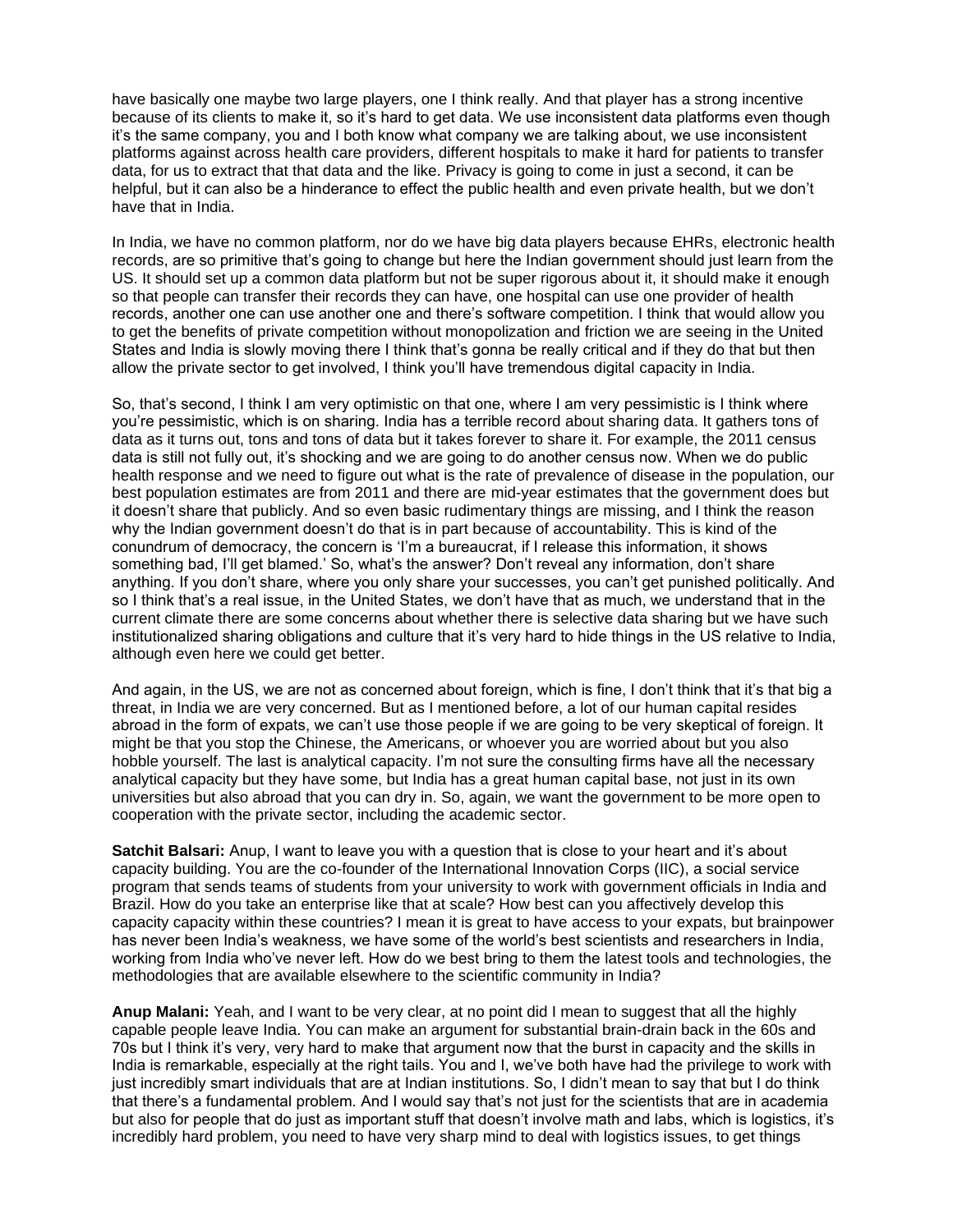done at scale. There are a lot of those folks in India and they happen to be in the private sector, they are the ones that run hospital chains and retail chains and manage delivery services, it's remarkable actually. And by the way, a hidden story of this epidemic is the role that the private sector in logistics played in keeping everything functioning in India, that is a book to be written.

But, why is that occurring in the private sector and not in the public sector? I think that's the key issue and it's what explains why we formed the International Innovation Corp and its wages, the Indian government pays low wages. It used to pay wages that were I think competitive with the private sector back in the 60s, maybe the early 70s but since then the private sector has boomed, wages have risen and it's very hard to attract anybody but the most die-hard people that are most committed to the government into the government. So, you do have a remarkably big and remarkably smart IAS corp but the IAS is tiny relative to the population of India.

If you took the total IAS population, which is in the few thousands and you compare it to the billions, you know 1.4 billion that are in India, India is one of the smallest bureaucratic machineries possible. Now, it does have, it's supplemented, I mean India is a large employer, so it supplements with state bureaucracies and it supplements with other workers but again, the wages that it's paying are not fantastic at the right tail, meaning for the people who have a lot of human capital. Those people are going to earn more in the private sector, so they go to the private sector except for a very small number, as I said.

Now, so what do you end up having in India is that the private sector has the right tail of the human capital and in order to get access to that, we need to be able to either have private contracts or the government needs to increase its wages at the right tail. I think the contracts are just much more feasible than increasing wages given the culture of Indian government and so what we try to do is trying to figure a way out to do that. The IIC is an effort to offer some wages that are somewhat between government wages and private sector wages to encourage people who are a little bit more open towards doing development work to kind of work with the government for one to three years. Really our hope is that they will get a taste of public policy, get a taste of public service and then change their mind and choose that direction. And the Indian government could help in this regard by being open to laterals and working with other organizations like this. I think you are seeing that more and more, especially in the more progressive parts of the Indian government. The flip side though, I also want to point out there's a middle of the human capital distribution, I do not mean to denigrate them, they are critical if you want to do anything at scale, while they might not set the plans, they are the ones that do the execution.

What's really interesting about the Indian government is that if you wanted to survive this lockdown economically, you wanted to be an Indian government employee whether that's central or state. And the reason is that they have really good wages for that human capital level and salary, something much closer to salaries than day laborers. And so, when everybody else was taking a hit, they were comfortable, it was an immense form of social protection, and we needed that and we will need that as we scale up our vaccine distribution program. So, it's a multifaceted issue depending on where at the human capital scale you are, but it does involve cooperation with the private sector or increasing wages.

**Satchit Balsari:** I want to wrap up, but I do want to acknowledge a couple of very cool things you brought up, Anup. One is, there is the private sector, it's untapped, there's a mismatch. You have skilled folks but they are likely more in the private sector right now and they're untapped or not the right kind of expertise. So we need to strengthen mechanisms to do that but it doesn't mean that it happens at the expense of the public sector, you can continue to invest more in the public sector and you need to because the markets will fail at certain times and the pandemic is one where your millions of wage laborers don't have wages and then what do they have to fall back on except schemes like MGNREGA, which are meant to exactly provide that kind of social protection.

Anup, you raised very important issues during our discussion and what I hear you say is that the government must rethink the way it is making investments in both the public and the private sectors. A lot of the skills that we need right now and the correct kind of expertise that we need is all in the private sector and those investments need to be strengthened. At the same time, markets will fail during certain exigencies as we have seen with the pandemic and the millions of wage laborers that overnight lost their daily wages, which is critical to keeping them out of poverty and it were the social safety nets finally that protected these people to some extent, you know schemes like MGNREGA which have often been